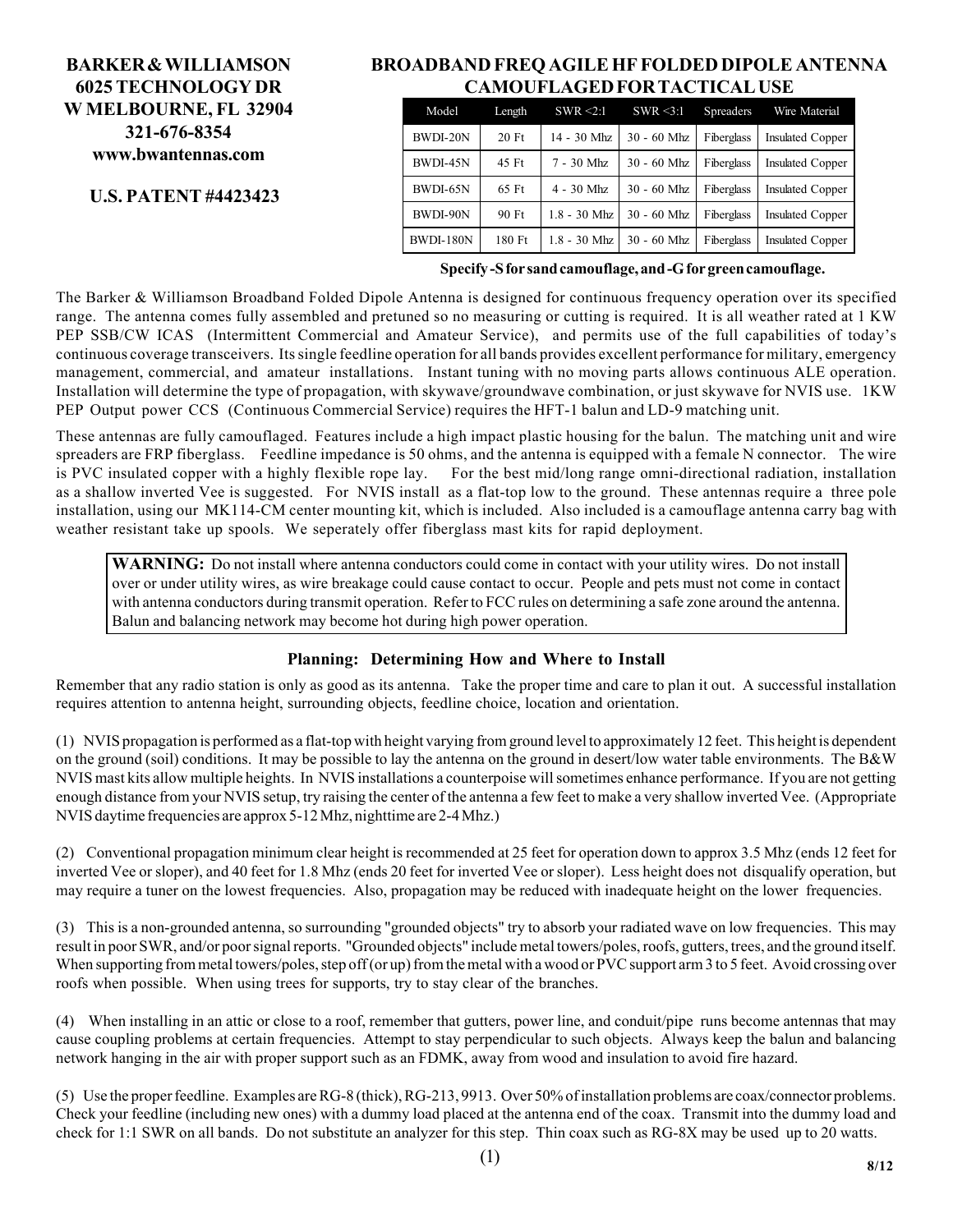(6) The location will usually be determined by trade-offs of height, available supports, and interfering objects. Sometimes, multiple trials may be necessary to judge which installation is best. Unfortunately, HF is difficult to predict. Usually, adequate height is favored over other parameters.

(7) Remember that the highest amount of energy is radiated at a right angle to the antenna wire, the minimum off the ends (when the antenna is parallel to the ground). Consider this when selecting map orientation for your antenna. By using an inverted Vee, you may change the angle of radiation, and therefor affect the distance of transmission at different frequencies. Put simply, the steeper (more vertical than horizontal) an inverted Vee is made, the more it will favor DX, and tend to skip over local stations at low frequencies. We recommend roughly 30 degrees angle down on a leg from horizontal for best general, overall results.

#### **INSTALLATION INSTRUCTIONS**

(1) Determine your supports, paying attention to best possible height , antenna configuration, and alignment. Portable masts, trees, sides of a building, utility poles, etc. make good supports. Do not install parallel to power lines if it can be avoided.

(2) Remove the antenna from the carry bag. Lay it on the ground, the two rolls seperated and the components laying in the middle.

(3) Install the center mounting kit in accordance with the seperate instruction sheet, attaching to the balun and terminator.

(4) Uncoil one half of the antenna. Avoid twisting or kinking by keeping a little tension during unrolling. Let the takeup spool rotate in your hands - do not pull the wire off the ends as it will kink. Attach the end rope with ring as shown in Figure # 1. If you keep the top arm of the rope 1" - 3" shorter than the bottom arm , the antenna will hang in a proper vertical position instead of rotating flat.

(5) Attach your end mast lanyard line to the ring and pull just enough tension to keep the antenna half straight on the ground.

(6) Repeat steps  $# 4$  and  $# 5$  to the other side of the antenna.

(7) Attach your coax cable, attach the center lanyard, and raise the center of the antenna up in the air. Again avoid twisting or kinking. Now tension the end lanyards.

(8) Run the coax to the station. Run the coax down to the ground, and then perpendicular to the antenna for as far as possible. If this is not done properly, you will transmit onto the shield of the coax, causing high SWR and transmitter power cutback. Only use a sufficient length of coax to reach the station

(9) Your antenna is ready for operation. It is broadband and pretuned at the factory for an average SWR of 1.4:1 to 2.0:1 in HF depending upon the frequency used and surrounding objects, ground conditions, etc. You may find that in extremely bad locations the use of an antenna tuner will be helpful. SWR of 2:1 to 3:1 should be expected on 6 meters without a tuner.